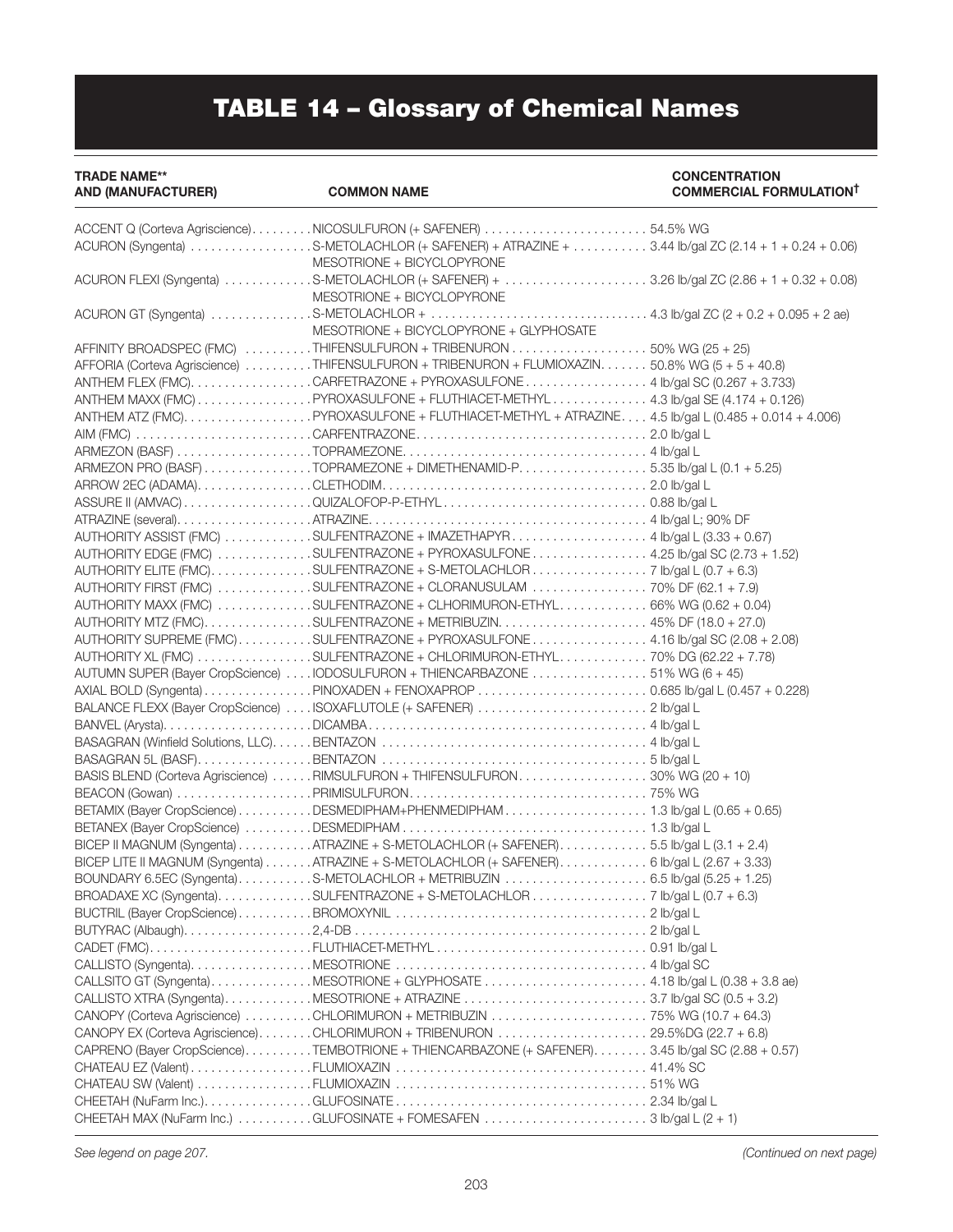### TRADE NAME\*\* CONCENTRATION

#### COMMERCIAL FORMULATION<sup>†</sup>

| CINCH ATZ (Corteva Agriscience). ATRAZINE + S-METOLACHLOR (+ SAFENER). 5.5 lb/gal L (3.1 + 2.4)     |  |
|-----------------------------------------------------------------------------------------------------|--|
| CINCH ATZ LITE (Corteva Agriscience)ATRAZINE + S-METOLACHLOR (+ SAFENER) 6.0 lb/gal L (2.67 + 3.33) |  |
|                                                                                                     |  |
| CLASSIC (AMVAC)CHLORIMURON ETHYL25% DF                                                              |  |
|                                                                                                     |  |
|                                                                                                     |  |
| CORVUS (Bayer CropScience)ISOXAFLUTOLE + THIENCARBAZONE-METHYL 2.63 lb/gal L (1.88 + 0.75)          |  |
| (+ SAFENER)                                                                                         |  |
| COYOTE (United Phosphorus, Inc.) S-METOLACHLOR + MESOTRIONE 3.67 lb/gal L (3.34 + 0.33)             |  |
| CROSSBOW (Corteva Agriscience) 2,4-D ESTER + TRICLOPYR3 lb/gal L (2 + 1)                            |  |
| CRUSHER (FMC) RIMSULFURON + THIFENSULFURON50% WG (25 + 25)                                          |  |
|                                                                                                     |  |
|                                                                                                     |  |
|                                                                                                     |  |
| DEGREE XTRA (Bayer CropScience) ACETOCHLOR (+ SAFENER) + ATRAZINE 4.0 lb/gal L (2.7 + 1.3)          |  |
|                                                                                                     |  |
| DIFLEXX DUO (Bayer CropScience) TEMBOTRIONE + DICAMBA (+ SAFENER) 2.13 lb/gal SC (0.27 + 1.86)      |  |
|                                                                                                     |  |
|                                                                                                     |  |
|                                                                                                     |  |
|                                                                                                     |  |
|                                                                                                     |  |
| ENLIST DUO (Corteva Agriscience) 2,4-D CHOLINE + GLYPHOSATE 3.13 lb/gal L (1.6 + 1.7)               |  |
|                                                                                                     |  |
|                                                                                                     |  |
| ENVIVE (Corteva Agriscience)CHLORIMURON + FLUMIOXAZIN + THIFENSULFURON 41.3% WG (9.2 + 29.2 + 2.9)  |  |
|                                                                                                     |  |
|                                                                                                     |  |
|                                                                                                     |  |
| FIERCE EZ (Valent) FLUMIOXAZIN + PYROXASULFONE 3.04 lb/gal SC (1.34 + 1.7)                          |  |
| FIERCE MTZ (Valent) FLUMIOXAZIN + METRIBUZIN + PYROXASULFONE  2.64 lb/gal SC (0.5 + 1.5 + 0.64)     |  |
| FIERCE XLT (Valent) CHLORIMURON + FLUMIOXZIN + PYROXASULFONE  62.41% WG (6.67 + 24.57 + 31.17)      |  |
|                                                                                                     |  |
|                                                                                                     |  |
|                                                                                                     |  |
| FULTIME NXT (Corteva Agriscience)ACETOCHLOR (+ SAFENER) + ATRAZINE 4 lb/gal L (2.7 + 1.34)          |  |
|                                                                                                     |  |
|                                                                                                     |  |
|                                                                                                     |  |
|                                                                                                     |  |
|                                                                                                     |  |
|                                                                                                     |  |
| HALEX GT (Syngenta) S-METOLACHLOR + GLYPHOSATE + MESOTRIONE  4.38 lb/gal (2.09 + 2.09 ae + 0.209)   |  |
| HARMONY EXTRA SG (FMC)THIFENSULFURON + TRIBENURON 50% WG (33.33 + 16.67)                            |  |
|                                                                                                     |  |
|                                                                                                     |  |
| HARNESS MAX (Bayer CropScience)ACETOCHLOR + MESOTRIONE 3.85 lb/gal L (3.52 + 0.33)                  |  |
| HARNESS XTRA 5.6L (Bayer CropScience) . ACETOCHLOR (+ SAFENER) + ATRAZINE. 5.6 lb/gal L (3.1 + 2.5) |  |
|                                                                                                     |  |
| HUSKIE (Bayer CropScience)PYRASULFOTOLE + BROMOXYNIL2.14 lb/gal EC                                  |  |
|                                                                                                     |  |
| IMPACT CORE (AMVAC) ACETOCHLOR + TOPRAMEZONE7.15 lb/gal L (7.08 + 0.071)                            |  |
| IMPACTZ (AMVAC)TOPRAMAZONE + ATRAZINE  4.26 Ib/gal L (0.26 + 4.0)                                   |  |
|                                                                                                     |  |

*See legend on page 207. (Continued on next page)*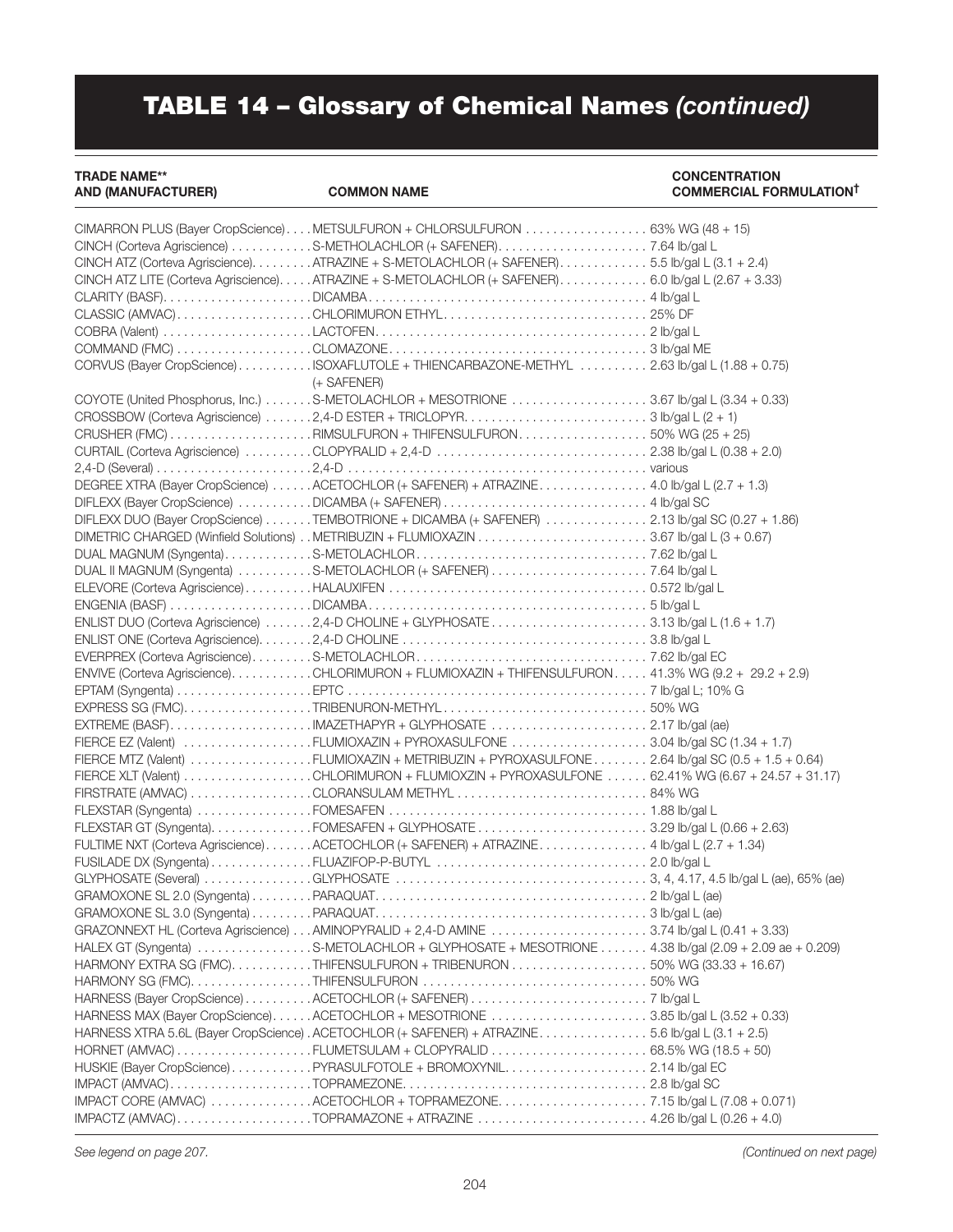#### TRADE NAME\*\* CONCENTRATION

#### COMMERCIAL FORMULATION<sup>†</sup>

| KEYSTONE NXT (Corteva Agriscience)ACETOCHLOR (+ SAFENER) + ATRAZINE5.6 lb/gal L (3.1 + 2.5)               |  |
|-----------------------------------------------------------------------------------------------------------|--|
| KEYSTONE LA NXT (Corteva Agriscience). . ACETOCHLOR (+ SAFENER) + ATRAZINE. 6 lb/gal L (4.3 + 1.7)        |  |
| KYBER (Corteva Agriscience)FLUMIOXAZIN + METRIBUZIN + PYROXASULFONE 2.64 lb/gal SC (0.5 + 1.5 + 0.64)     |  |
|                                                                                                           |  |
| LEXAR EZ (Syngenta) S-METOLACHLOR (+SAFENER) + ATRAZINE + 3.7 lb/gal ZC (1.74 + 1.47 + 0.224)             |  |
| <b>MESOTRIONE</b>                                                                                         |  |
|                                                                                                           |  |
|                                                                                                           |  |
|                                                                                                           |  |
| LUMAX EZ (Syngenta) S-METOLACHLOR (+SAFENER) + ATRAZINE +  3.67 lb/gal ZC (2.49 + 0.935 + 0.249)          |  |
| <b>MESOTRIONE</b>                                                                                         |  |
| MARVEL (FMC) FLUTHIACET-METHYL + FOMESAFEN 3 lb/gal L (0.117 + 2.883)                                     |  |
|                                                                                                           |  |
|                                                                                                           |  |
|                                                                                                           |  |
|                                                                                                           |  |
|                                                                                                           |  |
|                                                                                                           |  |
|                                                                                                           |  |
| MOCCASIN MTZ (United Phosphorus, Inc.) . S-METOLACHLOR + METRIBUZION 4.5 lb/gal L (3.4 + 1.1)             |  |
|                                                                                                           |  |
|                                                                                                           |  |
|                                                                                                           |  |
|                                                                                                           |  |
| OPTILL (BASF) SAFLUFENACIL + IMAZETHAPYR  68% WG (17.8 + 50.2)                                            |  |
|                                                                                                           |  |
| OSPREY XTRA (Bayer CropScience) MESOFULFURON + THIENCARBAZONE 6% WG (4.5 + 1.5)                           |  |
|                                                                                                           |  |
|                                                                                                           |  |
|                                                                                                           |  |
|                                                                                                           |  |
|                                                                                                           |  |
|                                                                                                           |  |
| PERFECTMATCH (Corteva Agriscience)CLOPYRALID + FLUROXYPYR + PYROXSULAM 1.61 lb/gal L (0.75 + 0.75 + 0.11) |  |
|                                                                                                           |  |
|                                                                                                           |  |
| PERPETUO (Valent) FLUMICLORAC + PYROXASULFONE 2.3 lb/gal SC (0.59 + 1.71)                                 |  |
|                                                                                                           |  |
|                                                                                                           |  |
| PREFIX (Syngenta) S-METOLACHLOR + FOMESAFEN 5.29 Ib/gal L                                                 |  |
|                                                                                                           |  |
| PROGRESS (Bayer CropScience). DESMEDIPHAM + PHENMEDIPHAM + ETHOFUMESATE 1.8 lb/gal L (0.6 + 0.6 + 0.6)    |  |
|                                                                                                           |  |
|                                                                                                           |  |
|                                                                                                           |  |
|                                                                                                           |  |
|                                                                                                           |  |
|                                                                                                           |  |
|                                                                                                           |  |
| REALM Q (Corteva Agriscience) RIMSULFURON + MESOTRIONE (+ SAFENER) 38.75% WG (7.5 + 31.25)                |  |
|                                                                                                           |  |
|                                                                                                           |  |
|                                                                                                           |  |

*See legend on page 207. (Continued on next page)*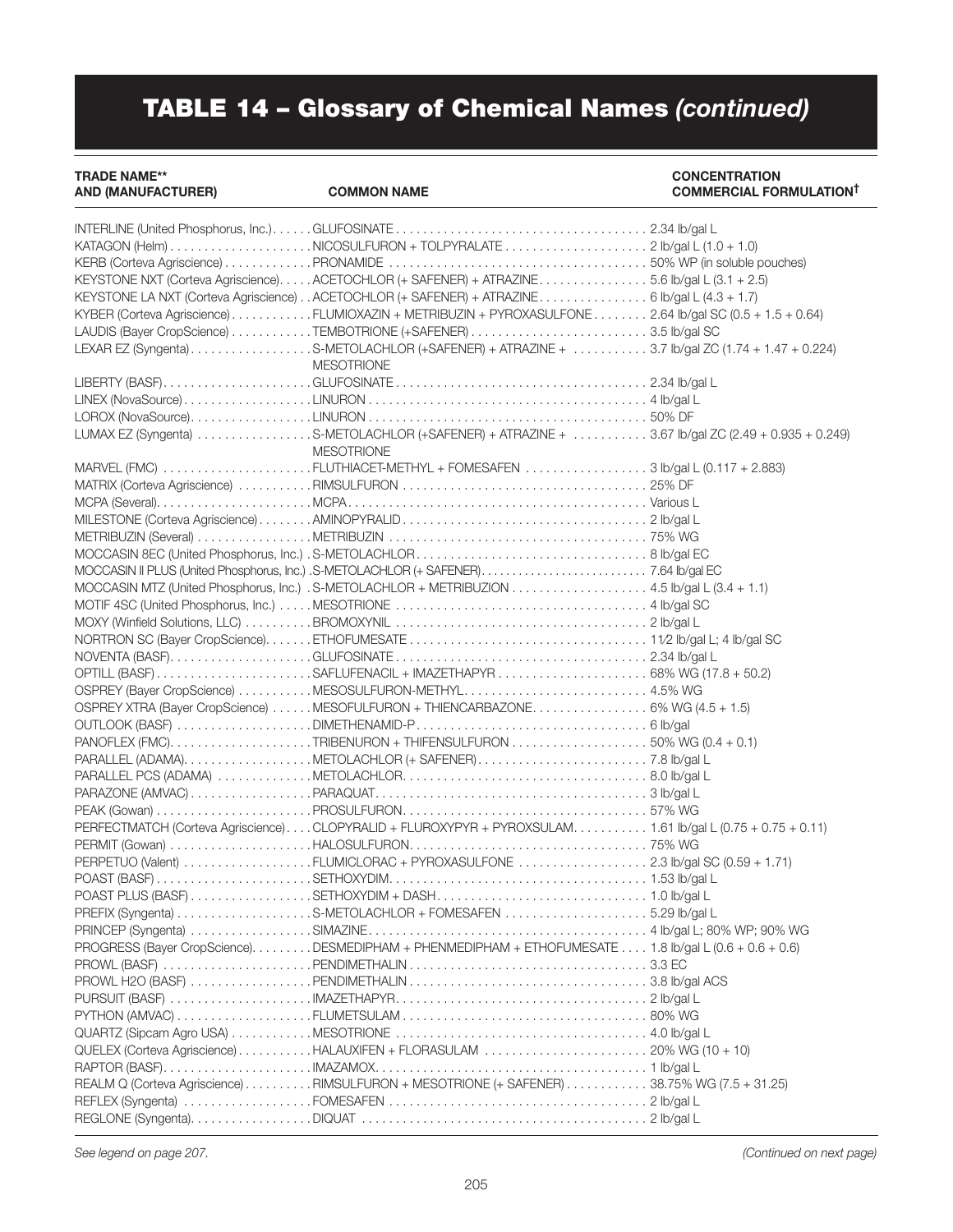### TRADE NAME\*\* CONCENTRATION

COMMERCIAL FORMULATION<sup>†</sup>

| RESICORE (Corteva Agriscience) ACETOCHLOR (+SAFENER) + MESOTRIONE + 3.29 lb/gal SE (2.8 + 0.3 +0.19)                               |  |
|------------------------------------------------------------------------------------------------------------------------------------|--|
| <b>CLOPYRALID</b>                                                                                                                  |  |
| RESOLVE Q (Corteva Agriscience) RIMSULFURON + THIFENSULFURON (+ SAFENER) 22.4% WG                                                  |  |
|                                                                                                                                    |  |
| RESTRAINT (Summit Agro). ACETOCHLOR (+SAFENER) + TOLPYRALATE 6.5 lb/gal EC (6.4 + 0.094)                                           |  |
|                                                                                                                                    |  |
| REVULIN Q (Corteva Agriscience). NICOSULFURON (+ SAFENER) + MESOTRIONE. 51.2% WG (14.4 + 36.8)                                     |  |
|                                                                                                                                    |  |
|                                                                                                                                    |  |
|                                                                                                                                    |  |
|                                                                                                                                    |  |
| SEQUENCE (Syngenta) GLYPHOSATE + S-METOLACHLOR 5.25 lb/gal L (2.25 + 3)                                                            |  |
|                                                                                                                                    |  |
|                                                                                                                                    |  |
|                                                                                                                                    |  |
|                                                                                                                                    |  |
|                                                                                                                                    |  |
|                                                                                                                                    |  |
| SONIC (Corteva Agriscience) SULFENTRAZONE + CLORANUSULAM 70% DF (62.1 + 7.9)                                                       |  |
|                                                                                                                                    |  |
| SPARTAN CHARGE (FMC)CARFENTRAZONE + SULFENTRAZONE3.5 lb/gal L (0.35 + 3.15)                                                        |  |
|                                                                                                                                    |  |
|                                                                                                                                    |  |
| STALWART 3W (Sipcam Agro USA) METOLACHLOR + MESOTRIONE + ATRAZINE 3.58 lb/gal L (1.7 + 0.218 + 1.66)                               |  |
|                                                                                                                                    |  |
| STATUS (BASF) DIFLUFENZOPYR + DICAMBA (+ SAFENER) 56% WG (16.0 + 40.0)                                                             |  |
| STEADFAST Q (Corteva Agriscience) NICOSULFURON + RIMSULFURON (+ SAFENER). 37.7% WG (25.2 + 12.5)                                   |  |
|                                                                                                                                    |  |
|                                                                                                                                    |  |
|                                                                                                                                    |  |
| SURESTART II (Corteva Agriscience) ACETOCHLOR (+ SAFENER) + FLUMETSULAM +4.16 lb/gal L (3.75 + 0.12 + 0.29 ae)                     |  |
| <b>CLOPYRALID</b>                                                                                                                  |  |
| SURVEIL (Corteva Agriscience) CLORANSULAM-METHYL + FLUMIOXAZIN  48% WG (12 + 36)                                                   |  |
| SYNCHRONY XP (Corteva Agriscience) CHLORIMURON ETHYL+THIFENSULFURON METHYL 28.4% WG (3:1)                                          |  |
| TALINOR (Syngenta)BICYCLOPYRONE + BROMOXYNIL1.77 Ib/gal EC (0.31 + 1.46)                                                           |  |
|                                                                                                                                    |  |
| TAVIUM (Syngenta)DICAMBA + S-METOLACHLOR3.4 lb/gal L (1.12 ae + 2.26)                                                              |  |
|                                                                                                                                    |  |
| TRIPLEFLEX II (Bayer CropScience) ACETOCHLOR (+ SAFENER) + FLUMETSULAM +4.16 lb/gal L (3.75 + 0.21 + 0.29 ae)<br><b>CLOPYRALID</b> |  |
| TRIPZIN ZC (United Phosphorus, Inc.) PENDIMETHALIN + METRIBUZIN  4 Ib/aal ZC (2.9 + 1.1)                                           |  |
| TRIVENCE (Corteva Agriscience) CHLORIMURON + FLUMIOXAZIN + METRIBUZIN 61.3% WG (3.9 +12.8 + 44.6)                                  |  |
|                                                                                                                                    |  |
| UPBEET (FMC)TRIFLUSULFURON METHYL 50% DF                                                                                           |  |
|                                                                                                                                    |  |
|                                                                                                                                    |  |
| VALOR XLT (Valent) FLUMIOXAZIN + CHLORIMURON  40.3% WG (30 + 10.3)                                                                 |  |
|                                                                                                                                    |  |
|                                                                                                                                    |  |
| VERDICT (BASF) SAFLUFENACIL + DIMETHENAMID-P 557 lb/gal EC (0.57 + 5.0)                                                            |  |
|                                                                                                                                    |  |
|                                                                                                                                    |  |
| WARRANT ULTRA (Bayer CropScience)ACETOCHLOR + FOMESAFEN 3.45 lb/gal L (2.82 + 0.63)                                                |  |

*See legend on page 207. (Continued on next page)*